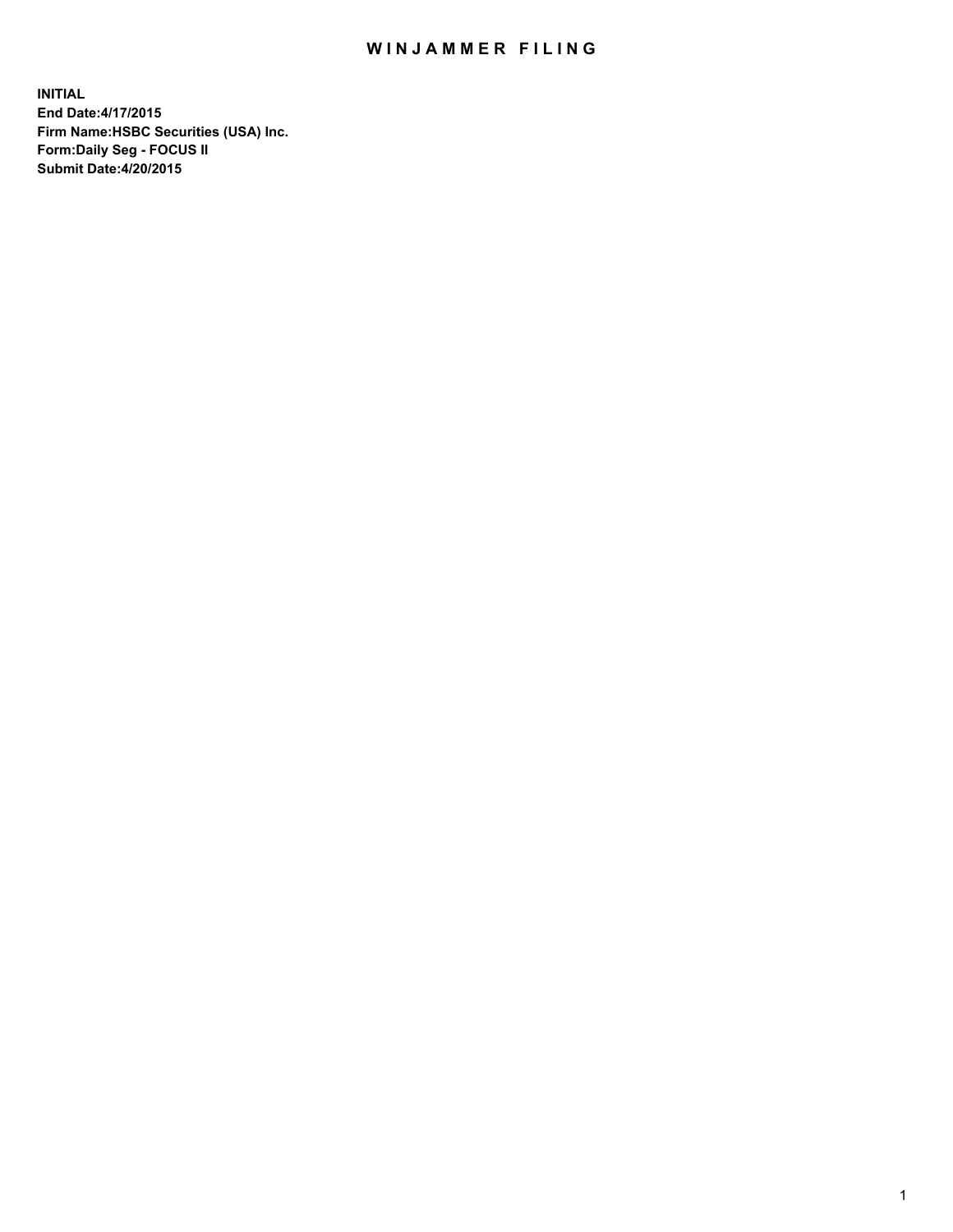## **INITIAL End Date:4/17/2015 Firm Name:HSBC Securities (USA) Inc. Form:Daily Seg - FOCUS II Submit Date:4/20/2015 Daily Segregation - Cover Page**

| Name of Company<br><b>Contact Name</b><br><b>Contact Phone Number</b><br><b>Contact Email Address</b>                                                                                                                                                                                                                          | <b>HSBC Securities (USA) Inc.</b><br><b>Steven Richardson</b><br>212-525-6445<br>steven.richardson@us.hsbc.com |
|--------------------------------------------------------------------------------------------------------------------------------------------------------------------------------------------------------------------------------------------------------------------------------------------------------------------------------|----------------------------------------------------------------------------------------------------------------|
| FCM's Customer Segregated Funds Residual Interest Target (choose one):<br>a. Minimum dollar amount: ; or<br>b. Minimum percentage of customer segregated funds required:%; or<br>c. Dollar amount range between: and; or<br>d. Percentage range of customer segregated funds required between: % and %.                        | 50,000,000<br>0 <sub>0</sub><br>0 <sub>0</sub>                                                                 |
| FCM's Customer Secured Amount Funds Residual Interest Target (choose one):<br>a. Minimum dollar amount: ; or<br>b. Minimum percentage of customer secured funds required:%; or<br>c. Dollar amount range between: and; or<br>d. Percentage range of customer secured funds required between:% and%.                            | 10,000,000<br><u>0</u><br>0 <sub>0</sub><br>0 <sub>0</sub>                                                     |
| FCM's Cleared Swaps Customer Collateral Residual Interest Target (choose one):<br>a. Minimum dollar amount: ; or<br>b. Minimum percentage of cleared swaps customer collateral required:% ; or<br>c. Dollar amount range between: and; or<br>d. Percentage range of cleared swaps customer collateral required between:% and%. | 30,000,000<br>00<br><u>00</u>                                                                                  |

Attach supporting documents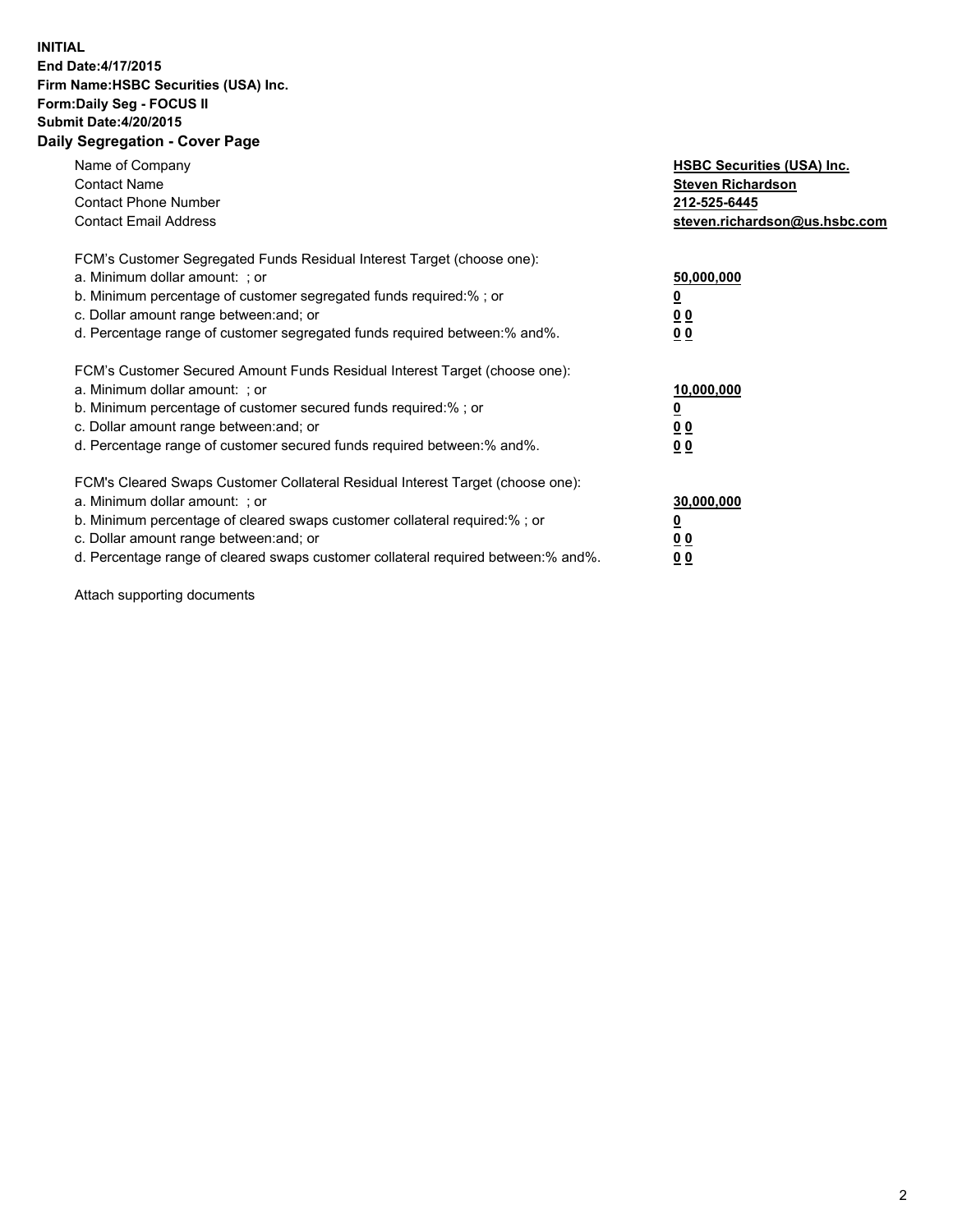**INITIAL End Date:4/17/2015 Firm Name:HSBC Securities (USA) Inc. Form:Daily Seg - FOCUS II Submit Date:4/20/2015 Daily Segregation - Secured Amounts**

Foreign Futures and Foreign Options Secured Amounts Amount required to be set aside pursuant to law, rule or regulation of a foreign government or a rule of a self-regulatory organization authorized thereunder **0** [7305] 1. Net ledger balance - Foreign Futures and Foreign Option Trading - All Customers A. Cash **124,253,305** [7315] B. Securities (at market) **30,893,249** [7317] 2. Net unrealized profit (loss) in open futures contracts traded on a foreign board of trade **15,307,694** [7325] 3. Exchange traded options a. Market value of open option contracts purchased on a foreign board of trade **0** [7335] b. Market value of open contracts granted (sold) on a foreign board of trade **0** [7337] 4. Net equity (deficit) (add lines 1. 2. and 3.) **170,454,248** [7345] 5. Account liquidating to a deficit and account with a debit balances - gross amount **2,429,303** [7351] Less: amount offset by customer owned securities **-2,413,144** [7352] **16,159** [7354] 6. Amount required to be set aside as the secured amount - Net Liquidating Equity Method (add lines 4 and 5) **170,470,407** [7355] 7. Greater of amount required to be set aside pursuant to foreign jurisdiction (above) or line 6. **170,470,406** [7360] FUNDS DEPOSITED IN SEPARATE REGULATION 30.7 ACCOUNTS 1. Cash in banks A. Banks located in the United States **33,069,607** [7500] B. Other banks qualified under Regulation 30.7 **0** [7520] **33,069,607** [7530] 2. Securities A. In safekeeping with banks located in the United States **75,893,249** [7540] B. In safekeeping with other banks qualified under Regulation 30.7 **0** [7560] **75,893,249** [7570] 3. Equities with registered futures commission merchants A. Cash **0** [7580] B. Securities **0** [7590] C. Unrealized gain (loss) on open futures contracts **0** [7600] D. Value of long option contracts **0** [7610] E. Value of short option contracts **0** [7615] **0** [7620] 4. Amounts held by clearing organizations of foreign boards of trade A. Cash **0** [7640] B. Securities **0** [7650] C. Amount due to (from) clearing organization - daily variation **0** [7660] D. Value of long option contracts **0** [7670] E. Value of short option contracts **0** [7675] **0** [7680] 5. Amounts held by members of foreign boards of trade A. Cash **68,075,319** [7700] B. Securities **0** [7710] C. Unrealized gain (loss) on open futures contracts **15,307,694** [7720] D. Value of long option contracts **0** [7730] E. Value of short option contracts **0** [7735] **83,383,013** [7740] 6. Amounts with other depositories designated by a foreign board of trade **0** [7760] 7. Segregated funds on hand **0** [7765] 8. Total funds in separate section 30.7 accounts **192,345,869** [7770] 9. Excess (deficiency) Set Aside for Secured Amount (subtract line 7 Secured Statement Page 1 from Line 8) **21,875,463** [7380] 10. Management Target Amount for Excess funds in separate section 30.7 accounts **10,000,000** [7780] 11. Excess (deficiency) funds in separate 30.7 accounts over (under) Management Target **11,875,463** [7785]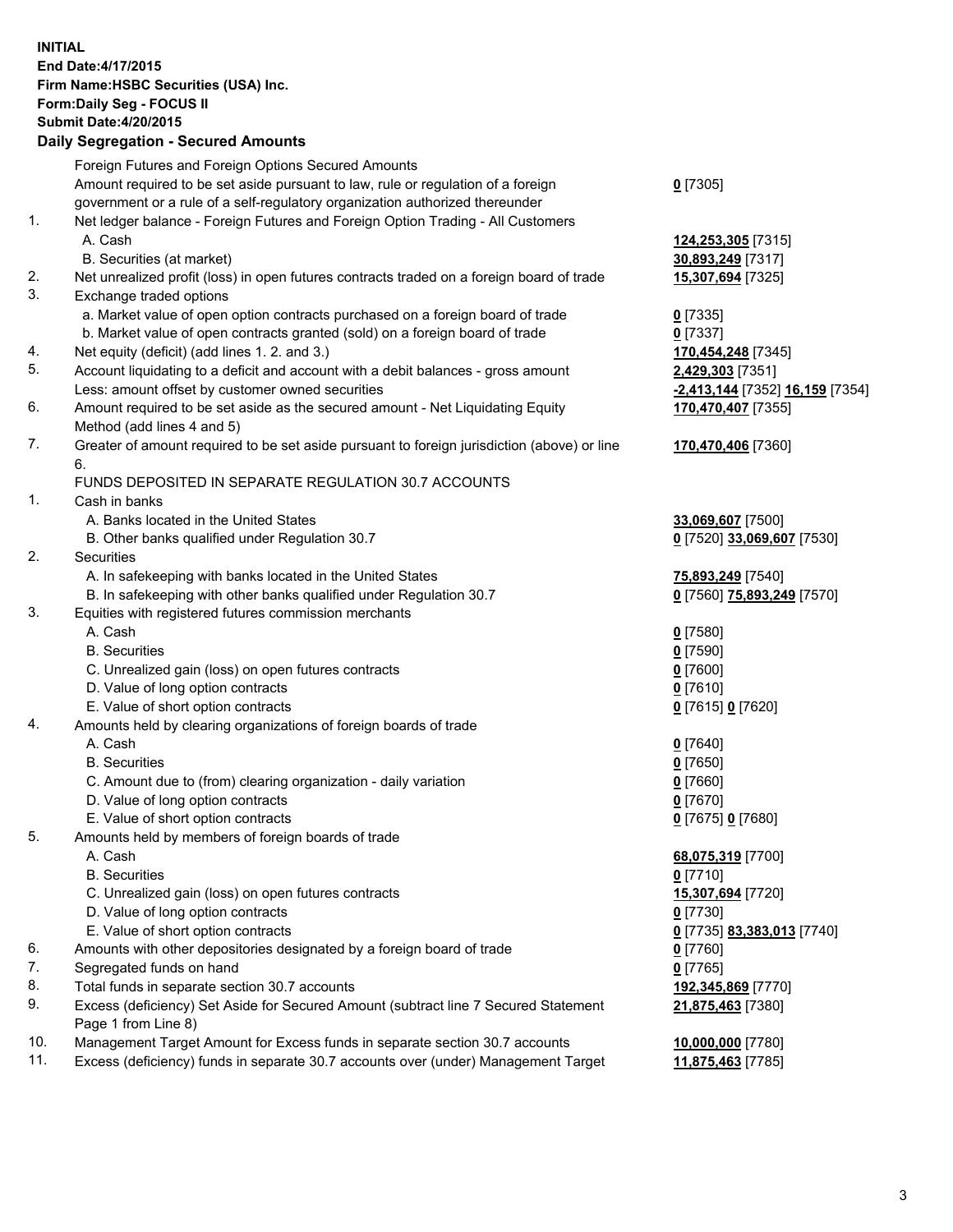| <b>INITIAL</b> | End Date: 4/17/2015<br>Firm Name: HSBC Securities (USA) Inc.<br>Form: Daily Seg - FOCUS II<br><b>Submit Date:4/20/2015</b><br>Daily Segregation - Segregation Statement |                                                  |
|----------------|-------------------------------------------------------------------------------------------------------------------------------------------------------------------------|--------------------------------------------------|
|                | SEGREGATION REQUIREMENTS(Section 4d(2) of the CEAct)                                                                                                                    |                                                  |
| 1.             | Net ledger balance                                                                                                                                                      |                                                  |
|                | A. Cash                                                                                                                                                                 | 118,856,588 [7010]                               |
|                | B. Securities (at market)                                                                                                                                               | 650,001,255 [7020]                               |
| 2.<br>3.       | Net unrealized profit (loss) in open futures contracts traded on a contract market                                                                                      | 83,959,995 [7030]                                |
|                | Exchange traded options                                                                                                                                                 |                                                  |
|                | A. Add market value of open option contracts purchased on a contract market                                                                                             | 89,656,554 [7032]                                |
|                | B. Deduct market value of open option contracts granted (sold) on a contract market                                                                                     | -9,010,400 [7033]                                |
| 4.<br>5.       | Net equity (deficit) (add lines 1, 2 and 3)                                                                                                                             | 933,463,992 [7040]                               |
|                | Accounts liquidating to a deficit and accounts with                                                                                                                     |                                                  |
|                | debit balances - gross amount<br>Less: amount offset by customer securities                                                                                             | 58,070,488 [7045]<br>-58,070,488 [7047] 0 [7050] |
| 6.             | Amount required to be segregated (add lines 4 and 5)                                                                                                                    | 933,463,992 [7060]                               |
|                | FUNDS IN SEGREGATED ACCOUNTS                                                                                                                                            |                                                  |
| 7.             | Deposited in segregated funds bank accounts                                                                                                                             |                                                  |
|                | A. Cash                                                                                                                                                                 | 13,355,425 [7070]                                |
|                | B. Securities representing investments of customers' funds (at market)                                                                                                  | $0$ [7080]                                       |
|                | C. Securities held for particular customers or option customers in lieu of cash (at                                                                                     | 184,539,816 [7090]                               |
|                | market)                                                                                                                                                                 |                                                  |
| 8.             | Margins on deposit with derivatives clearing organizations of contract markets                                                                                          |                                                  |
|                | A. Cash                                                                                                                                                                 | 245,154,393 [7100]                               |
|                | B. Securities representing investments of customers' funds (at market)                                                                                                  | 11,242,722 [7110]                                |
|                | C. Securities held for particular customers or option customers in lieu of cash (at                                                                                     | 465,461,439 [7120]                               |
|                | market)                                                                                                                                                                 |                                                  |
| 9.             | Net settlement from (to) derivatives clearing organizations of contract markets                                                                                         | -10,534,020 [7130]                               |
| 10.            | Exchange traded options                                                                                                                                                 |                                                  |
|                | A. Value of open long option contracts                                                                                                                                  | 89,656,554 [7132]                                |
|                | B. Value of open short option contracts                                                                                                                                 | -9,010,400 [7133]                                |
| 11.            | Net equities with other FCMs                                                                                                                                            |                                                  |
|                | A. Net liquidating equity                                                                                                                                               | 35,322,591 [7140]                                |
|                | B. Securities representing investments of customers' funds (at market)                                                                                                  | $0$ [7160]                                       |
|                | C. Securities held for particular customers or option customers in lieu of cash (at                                                                                     | $0$ [7170]                                       |
|                | market)                                                                                                                                                                 |                                                  |
| 12.            | Segregated funds on hand                                                                                                                                                | $0$ [7150]                                       |
| 13.            | Total amount in segregation (add lines 7 through 12)                                                                                                                    | 1,025,188,520 [7180]                             |
| 14.            | Excess (deficiency) funds in segregation (subtract line 6 from line 13)                                                                                                 | 91,724,528 [7190]                                |
| 15.            | Management Target Amount for Excess funds in segregation                                                                                                                | 50,000,000 [7194]                                |
| 16.            | Excess (deficiency) funds in segregation over (under) Management Target Amount                                                                                          | 41,724,528 [7198]                                |
|                | <b>Excess</b>                                                                                                                                                           |                                                  |